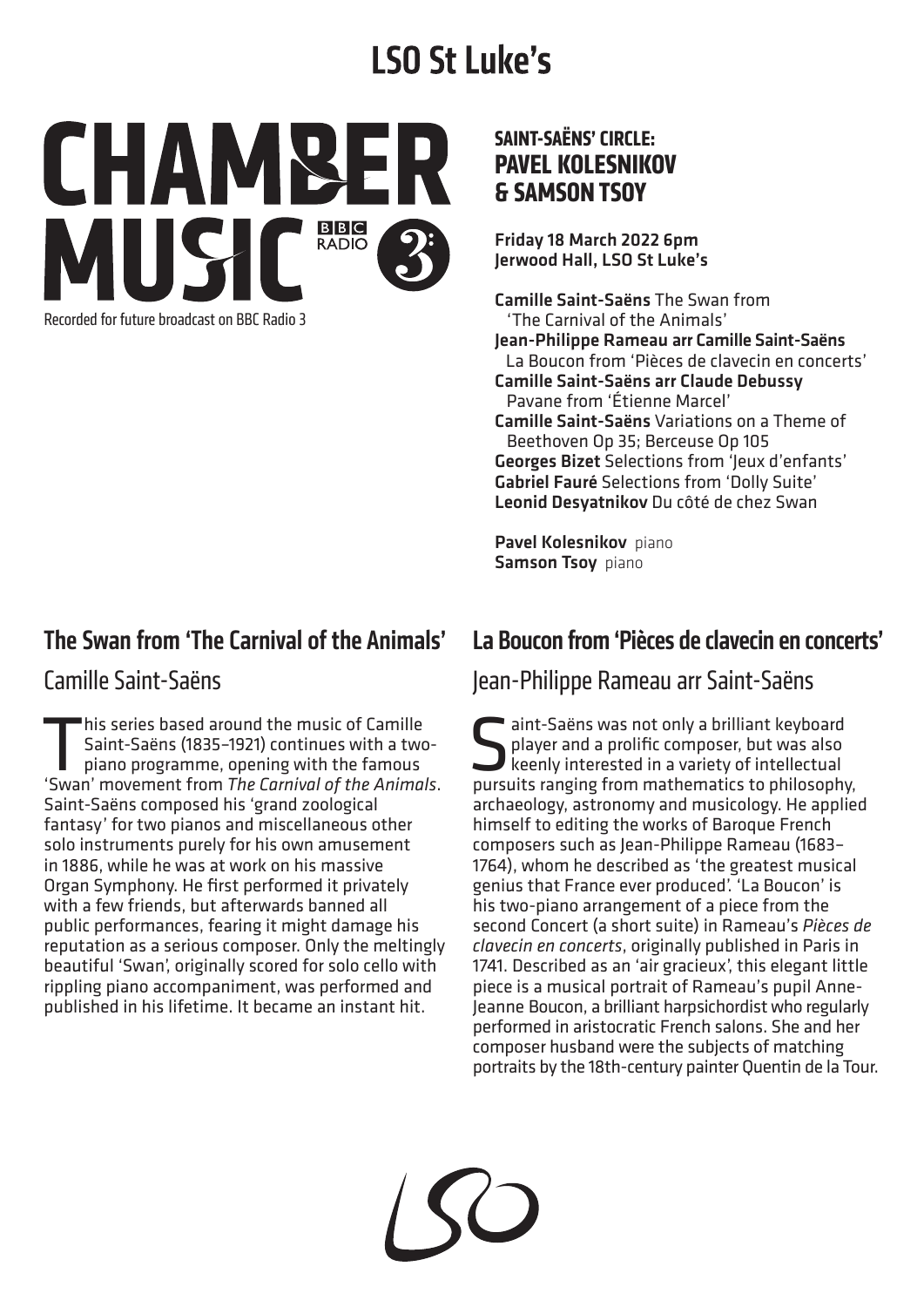# Pavane from 'Étienne Marcel'

# Camille Saint-Saëns arr Claude Debussy

Saëns was a traditionalist at heart, and<br>didn't think much of avant-garde contempor<br>such as Claude Debussy. Nevertheless, in 189<br>the younger composer transcribed for two pianos didn't think much of avant-garde contemporaries such as Claude Debussy. Nevertheless, in 1890, the younger composer transcribed for two pianos seven 'airs de ballet' from Saint-Saëns' opera *Étienne Marcel*, an opulent historical drama composed in 1879 for the Grand Theatre of Lyons. This minor-key Pavane has a charming, 'olde-world' feel.

# Variations on a Theme of Beethoven Op 35

### Camille Saint-Saëns

aint-Saëns' output of solo piano music spanned almost 70 years. Most are salon pieces such as waltzes and caprices, and strangely, he never wrote a piano sonata. His *Variations on a Theme of Beethoven* Op 35 for two pianos was composed in 1874. It was first performed in March that year by the husband-and-wife duo Alfred and Marie Jaëll at a concert of the Société Nationale de Musique, which Saint-Saëns had helped to found in the aftermath of the Franco-Prussian War, with the aim of promoting contemporary French music. The theme, which appears after a brief introduction, is taken from the trio section of the third movement (Menuetto) of Beethoven's Piano Sonata Op 31 No 3, known as the 'Hunt'. It is followed by eight contrasting variations, some delicate and sparkling, others – including the seventh, a funeral march – more sombre. The piece is rounded off by an academic-sounding Fugue, leading into a brilliant Presto and Coda.

# Berceuse Op 105

#### Camille Saint-Saëns

hildhood is the connecting theme of the<br>next three items. Saint-Saëns composed his<br>Berceuse (Lullaby) in 1896 for a young mother,<br>the Marquise de Balleroy, for whose parents' wedding hildhood is the connecting theme of the next three items. Saint-Saëns composed his *Berceuse* (Lullaby) in 1896 for a young mother, years earlier at the Parisian church of La Madeleine he had written a *Bénédiction nuptiale* for organ. The *Berceuse* has an added poignancy in view of the composer's own tragic experience of parenthood some two decades before: his two infant sons died within weeks of each other, one accidentally, the other through illness, resulting in the irreparable breakdown of his marriage.

# Selections from 'leux d'enfants'

#### Georges Bizet

The other pieces come from two well-known<br>sets of miniatures. Georges Bizet's *Jeux<br>d'enfants* (Children's Games) of 1871 look ba<br>to Pobert Schumann in their charming evocation sets of miniatures. Georges Bizet's *Jeux d'enfants* (Children's Games) of 1871 look back to Robert Schumann in their charming evocation of childhood innocence. Pavel Kolesnikov and Samson Tsoy have selected four of the twelve pieces in the set, beginning with 'Les chevaux de bois' (Wooden horses), a scherzo suggesting children either riding on a carousel or galloping around on hobby horses. Next comes the rondino 'Les bulles de savon' (Soap bubbles), followed by a charming impromptu, 'La toupée' (The spinning top). The last number is a delicate *fantaisie*, 'Le volant', suggesting a game of 'battledore and shuttlecock' – a children's version of badminton.

# Selections from 'Dolly Suite'

# Gabriel Fauré

Saëns' favourite pupil Gabriel Fauré (1845–1924) composed the six pieces in his 'Dolly' Suit to mark birthdays and other significant events in the early life of Pégina-Hélène ('Dolly') Bardac, the 1924) composed the six pieces in his 'Dolly' Suite to mark birthdays and other significant events in the early life of Régina-Hélène ('Dolly') Bardac, the infant daughter of his married mistress, beginning with a Lullaby for her first birthday in 1893. Today we hear Nos 3 and 6 from the suite. 'Le jardin de Dolly' (Dolly's Garden), a charming Andantino which quotes Fauré's own First Violin Sonata, was presented to the little girl on New Year's Day 1895, while 'Le pas espagnol' is a lively dance in the popular Spanish style.

# Du côté de chez Swan

# Leonid Desyatnikov

The title of the final piece in today's programme,<br>by composer Leonid Desyatnikov (b 1955), is<br>an allusive piece of wordplay. On the surface,<br>it seems to refer to the opening book in Marcel by composer Leonid Desyatnikov (b 1955), is an allusive piece of wordplay. On the surface, it seems to refer to the opening book in Marcel Proust's great hymn to *fin-de-siècle* nostalgia, *À la recherche du temps perdu* (In Search of Lost Time). The apparent misspelling of *Du côté de chez Swann* (Swann's Way) is in fact a give-away – the 12-minute piece, which dates from 1995, was inspired not so much by Proust's Swann, as by Saint-Saëns' *Swan*. Desyatnikov is noted for his film scores and theatre work. *Du côté de chez Swan* was written for his close friend and collaborator, the pianist Alexei Goribol.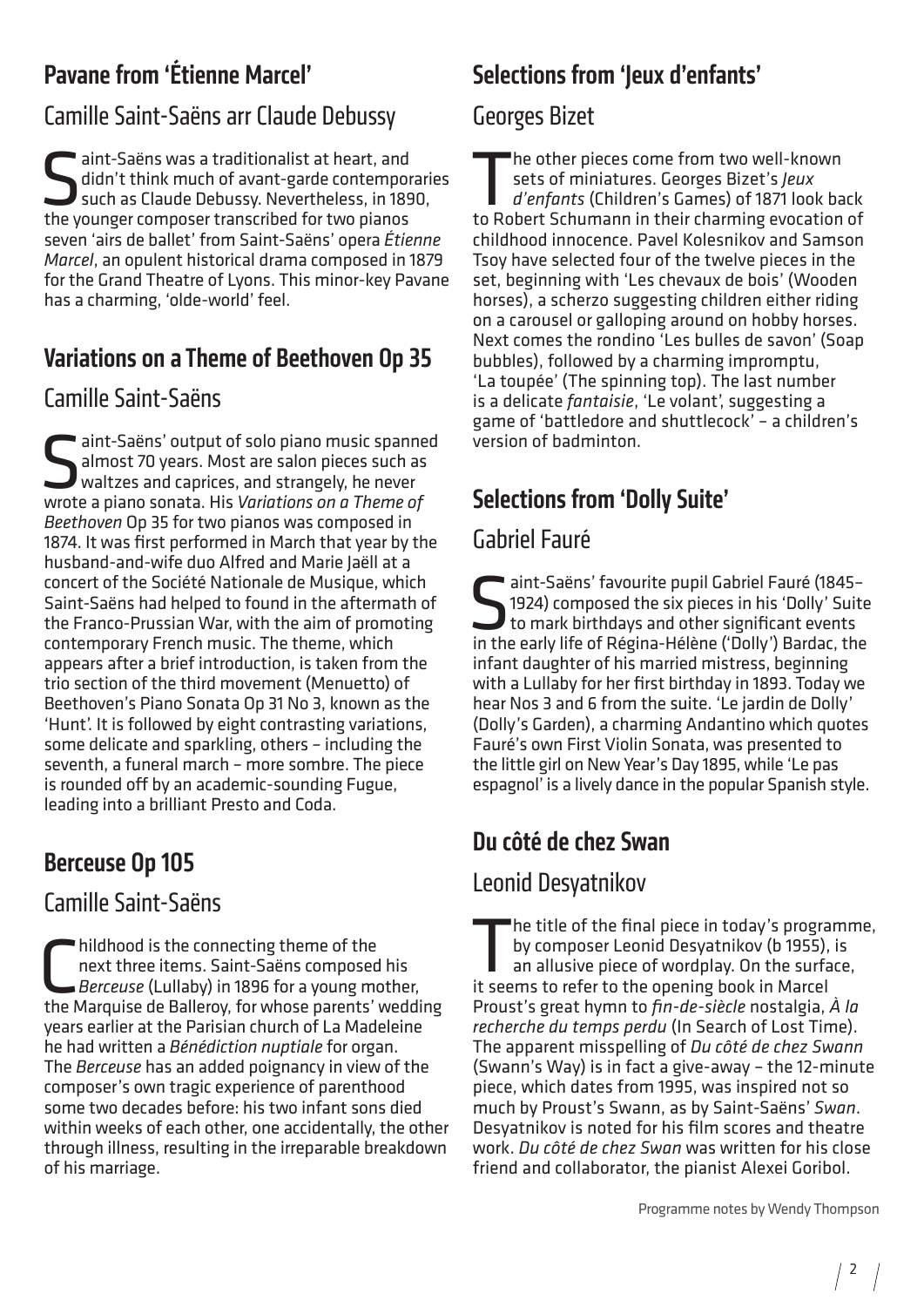#### Pavel Kolesnikov

#### piano

The London-based pianist Pavel Kolesnikov was born in Siberia into a family of scientists. He studied both piano and violin for ten years, before concentrating solely on the piano. He has studied at Moscow State Conservatory with Sergey Dorensky, at London's Royal College of Music with Norma Fisher and at Brussels' Queen Elisabeth Music Chapel with Maria João Pires, thanks to the generous support of Mr Christopher D Budden, the RCM Scholarship Foundation and the Hattori Foundation. In 2012, Kolesnikov took home the world's largest piano prize at the Honens International Piano Competition. He is also the recipient of the Milstein Medal, the RCM Benjamin Britten Piano Fellow, and was a member of BBC Radio 3's New Generation Artists from 2014 to 2016.

Kolesnikov has given recitals at the Wigmore Hall and Queen Elizabeth Hall in London (as part of the international Piano Series), at Carnegie Hall in New York, Berlin's Konzerthaus, the Louvre and Salle Gaveau in Paris, Suntory Hall in Tokyo, and at the Muziekgebouw in Amsterdam. In recent years he has performed at La Roque d'Antheron festival, the Musiq3 Festival in Brussels, Piano aux Jacobins in Toulouse, and the Aldeburgh Festival, among others.

An avid ensemble player, Kolesnikov regularly performs in a piano duo with Samson Tsoy and collaborates with other musicians including cellist Narek Hakhnazaryan, the Hermes String Quartet and the Calidore String Quartet. In 2019 he performed the complete cycles of Brahms violin and viola sonatas with Lawrence Power. He formed Trio Aventure with Elina Buksha and Aurelien Pascal.

Kolesnikov records for Hyperion, his repertoire ranging from rarely heard harpsichord pieces by Louis Couperin to Tchaikovsky's *The Seasons*. His Chopin Mazurkas album won a Diapason d'Or de l'annee. His sixth album, Bach's *Goldberg Variations*, was released in Autumn 2020. He collaborated with legendary Belgian dancer Anne Teresa De Keersmaeker on a new choreographic work based on the *Goldberg Variations*, which was premiered in August 2020 at the Wiener Festwochen.

In 2019, together with Samson Tsoy, Kolesnikov started the Ragged Music Festival at the Ragged School Museum: Dr Barnado's former 'ragged school' in London's East End. In the same year he won the Critics' Circle Young Talent Award (2019) for piano.

### Samson Tsoy

#### piano

ianist Samson Tsoy has performed with renowned conductors and orchestras, including with Alexander Vedernikov and the BBC Symphony Orchestra, Diego Masson as part of Philharmonia Orchestra's 'Stravinsky: Myths and Rituals' series, Junajo Mena and the Real Filharmonía de Galicia, and Roberto Minczuk and the Calgary Philharmonic Orchestra.

He has appeared as a soloist and chamber musician at prestigious venues and festivals around the world. These include the Barbican, Royal Festival Hall and Queen Elizabeth Hall in London, Théâtre de la Ville and Salle Gaveau in Paris, Aldeburgh Festival, Berlin's Konzerthaus, Kilkenny Arts Festival, Verbier Festival, Sala Verdi, Montreux September Musical Festival, Plush Festival, Honens Festival and the Rostropovich Festival. In September 2019, together with his duo partner Pavel Kolesnikov he launched a 'seriously edgy, admirable and a must-see' (*Classical Music* magazine) festival in East London: 'the Ragged Music Festival'. The launch received a fivestar review in *The Independent*.

During the summer of 2020, Samson Tsoy performed at the Wigmore Hall lockdown recital series in June, at Fidelio Orchestra Cafe in July and at Bold Tendencies' multi-storey car park in August and September. The recitals received five-star reviews in *The Sunday Times*, *The Guardian*, *The Independent*, the *Daily Mail*, *The Observer* and on *The Arts Desk* website.

Presented by the BBC Radio 3 as a rising star, highlights of the summer 2021 included debuts with the Philharmonia Orchestra conducted by Maxim Emelyanychev, playing both Brahms concertos in one evening, and solo recital debuts at Wigmore Hall, East-Neuk, Ryedale and Norwich and Norfolk Festivals.

Samson Tsoy graduated from the Moscow Tchaikovsky Conservatory and the Royal College of Music in London, and subsequently worked under the guidance of Maria João Pires and Elisabeth Leonskaja. He is a laureate of the Santander Paloma O'Shea International Piano Competition, a winner of the Campillos International Piano Competition and a recipient of the Milstein Medal Award. He was a City Music Foundation Artist from 2015 to 2019.